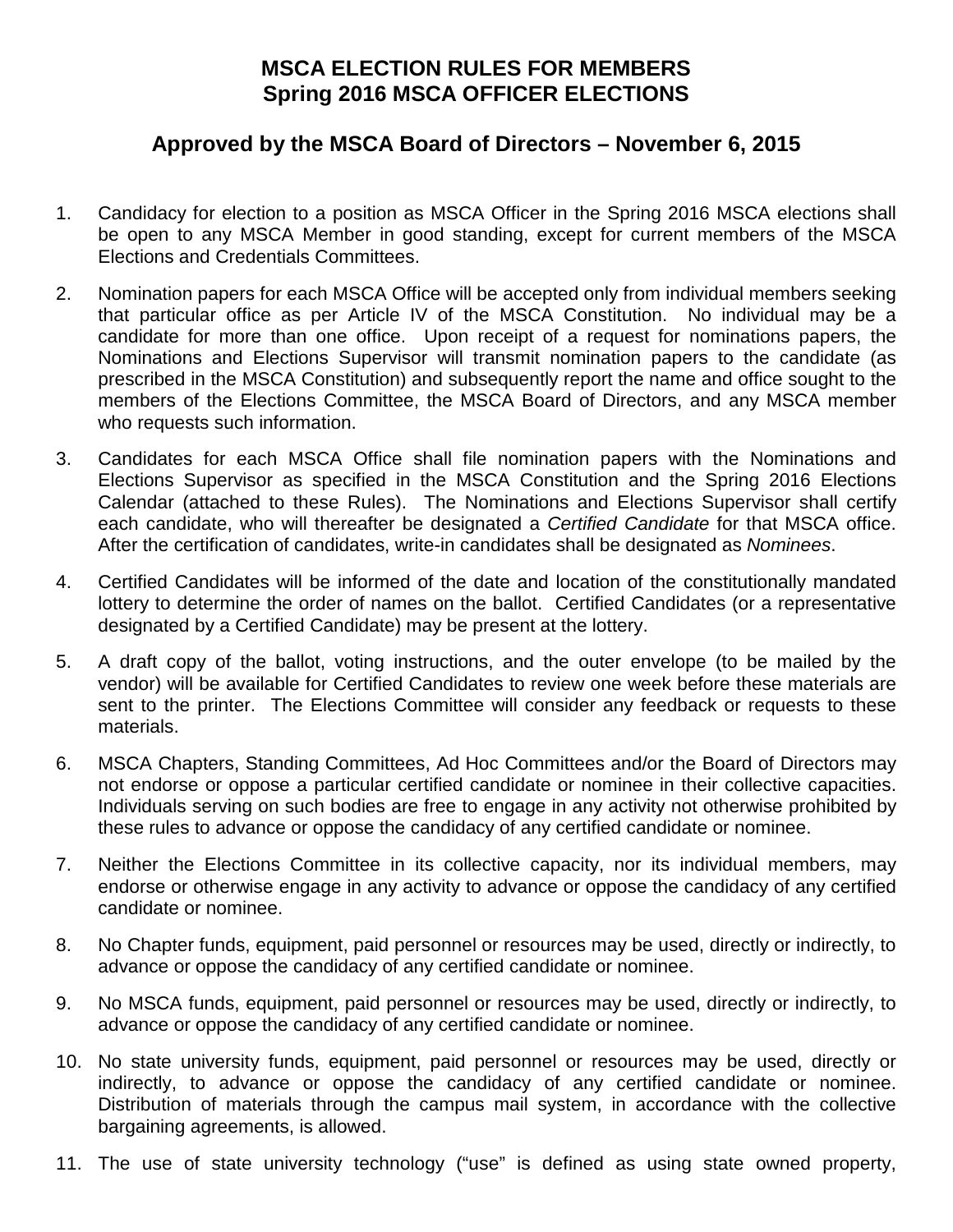technology or electronic media controlled by the state universities, including the origination of messages or the forwarding of messages originated by others) –

- A. is prohibited to send or receive messages or to create a web page advancing or opposing the candidacy of any certified candidate or nominee.
- B. is allowed for logistical information about the election itself (e.g., announcements concerning the election process, candidate forums, materials posted on the MSCA website, questions and non-sensitive communications among the members of the Elections Committee). Such communication is for informational purposes and must not contain any information that would advance or oppose the candidacy of any certified candidate or nominee. The Chapter President (or Chapter Vice President, if the Chapter President is a certified candidate) will disseminate this information to chapter members.
- 12. Each Certified Candidate may choose to receive not more than two sets of mailing labels and/or an electronic database, with the name, address, and chapter affiliation of all members. The MSCA Treasurer will send these to each Certified Candidate as soon as practicable after candidates have been certified. To the extent deemed practicable by the MSCA Treasurer, the names will be separated by campus/unit member status (full-time and non-full-time). Certified Candidates will also be sent a list of eligible voters (i.e., the list submitted to the MSCA Election vendor) that contains updates and changes since the original mailing labels were produced.
- 13. Certified Candidates and Nominees shall conduct their campaigns in a positive manner with due regard for the high professional standards expected of university educators and shall refrain from personal attacks. All campaign materials supporting or opposing a Certified Candidate or Nominee must be signed by at least one MSCA member in good standing.
- 14. If there is more than one Certified Candidate for any office, a candidate forum shall be scheduled in consultation with the Chapter President. If there is no more than one Certified Candidate for each office, then a candidate forum may be scheduled at the Chapter Presidents discretion. The Nominations and Elections Supervisor, working with the MSCA President's secretary, shall establish a date and place for each forum that is, to the extent possible, agreeable to the Certified Candidates. The Nominations and Elections Supervisor shall notify each Certified Candidate of the date and place of each forum. So that each forum provides consistency for Certified Candidates and MSCA members, the following rules will govern the conduct of each campus forum:
	- A. The Chapter President (or a designated member of the Chapter Executive Committee who is not a member of the MSCA Elections Committee) shall preside as Moderator of the forum.
	- B. The Moderator will be a neutral party to the forum and shall neither pose nor answer questions asked during the forum, nor allow members present to answer questions directed to the Certified Candidates. The Moderator will ensure that each Certified Candidate has an equal opportunity to address the members.
	- C. Within a 60- to 90-minute time frame, the forum structure should allow for opening and closing statements from the Certified Candidates along with questions from the members. The order of statements shall be determined in a random fashion. Certified Candidates shall refrain from questioning each other but should direct their responses to the members' questions.